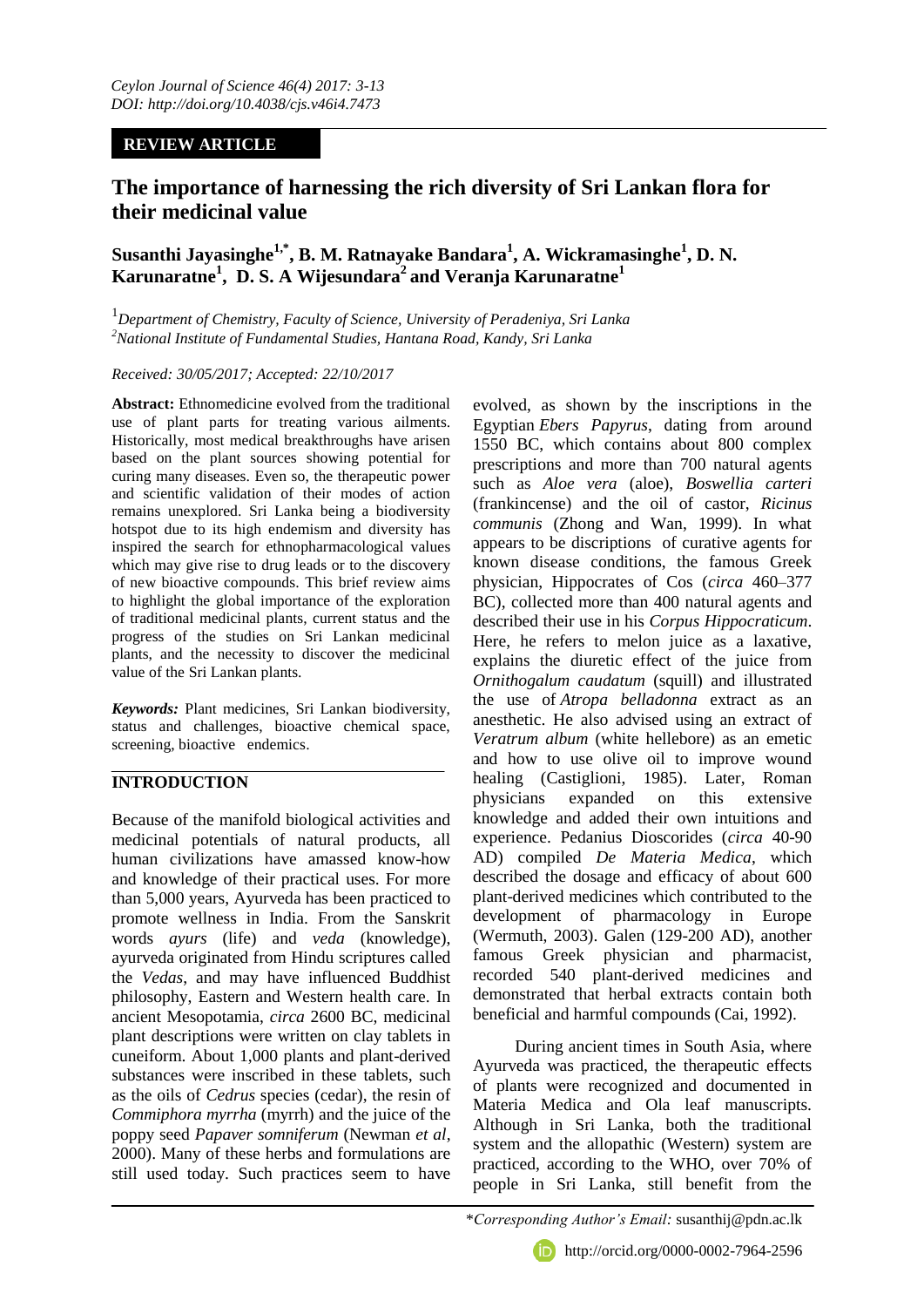indigenous systems of medicine which use plant based interventions (Anon., 1978). The 'Ayurveda', 'Deshiya Chikitsa', 'Siddha' and 'Unani' are systems widely practiced in Sri Lanka. Ayurveda and Deshiya Chikitsa systems use plant and herbal products, the former using approximately 2,000 plant species and the latter about 500. Long established preparations like 'arishta', 'kasaya', 'guli' and 'kudu' contain the majority of material derived from plants. 'Sinhalese Materia Medica' is a modern day list of a sizable number of Sri Lankan plants used in the above traditional preparations (Attygalle, 1917). Later, chemistry and the pharmacology of Sri Lankan and Indian plants was published by Chandrasena (1955) followed by the serial compilation by Jayaweera (1980-82) on medicinal plants used in Sri Lanka.

#### **SRI LANKA'S BIODIVERSITY**

Sri Lanka is one of the most biologically diverse countries in Asia. Despite its small size of 6,524,540 hectares, Sri Lanka has a varied climate and topography, which has resulted in rich endemism distributed within a wide range of ecosystems. Its distinctive biological diversity is defined by the ecosystems, species and genera that occur in the island's diverse array of forests, wetlands, coastal, marine and agricultural systems. Sri Lanka's biodiversity is considered to be the richest per unit area in the Asian region with regard to mammals, reptiles, amphibians, fish and flowering plants. The global importance of the island's biodiversity has placed Sri Lanka together with the Western Ghats of India among the 34 biodiversity hotspots in the world (Myers *et al*., 2000).

#### **IDENTIFICATION OF FLOWERING PLANTS IN SRI LANKA**

The most comprehensive description of Sri Lankan plants was carried out during the Colonial period by Trimen (1893-1931) and that was subsequently revised by Dassanayake and Fosberg (1980-2000). This latter attempt has helped to expand and modernize the National Herbarium at the Royal Botanical Garden in Peradeniya which safeguards the authentication of the plants. The National Herbarium currently contains about 165,000 specimens.

Globally, the angiosperms are the most diverse group of plants with an estimated number of 200,000 to 400,000 species (Thorne, 2002) belonging to 415 families. In Sri Lanka,

angiosperm flora has been recorded by several scientists since the colonial times. The earliest being Trimen's Handbook to the Flora of Ceylon (Trimen, 1893-1900). More recently, the revision of the Trimen's Flora (Dassanayake and Fosberg 1980-2000) described 3,771 species in 1,363 genera and that included many naturalized species. The total number of endemic species (including varieties and subspecies) was about 1,000 according to that revision. Compared to the rest of South Asia, angiosperm diversity in Sri Lanka is remarkably high due to multitudes of factors. Origin, affinities and biogeography of our flowering plants have been discussed by several authors in the past (Trimen, 1893-1900; Ashton and Gunatilleke, 1987).

One of the prominent attributes of Sri Lanka's angiosperm flora is its high endemicity. The Red List of Sri Lanka disclosed that there are 894 endemic angiosperm species in Sri Lanka distributed largely in the central and south west region (MOE, 2012). However, there may be more endemic species in the northeast and eastern areas of the country where the plant species have not undergone botanical descriptions as the plants of south western regions. Sri Lanka has no endemic families although 14 endemic genera have been described. The endemic genera *Hortonia*  (Family: Monimiaceae) and *Schumacheria*  (Family: Dilleniaceae) have probably been derived from the Gondwanaland flora of 100-120 million years ago (Somasekaram *et al*., 1997).

The relict rain forest plant taxa of Gondwana-Deccan ancestry are now found only in some isolated forest pockets in the Penninsular India and Southwestern Sri Lanka. Deccan flora evolved in isolation in the late Cretaceous and early Tertiary periods, during the drifting of the Indian plate (Somesekaram *et al.,* 1997). It has been hypothesized that biotic impoverishment, prior absence followed by colonization and later speciation has led to the tremendous endemic diversity in the island (Biswas, 2008). It is thus fitting that the World Conservation Monitoring Centre has also designated Sri Lanka as a biodiversity hotspot (Caldecott *et al*., 1994).

Out of 3,154 indigenous species evaluated in the Red List, 1,386 (44%) are threatened (critically endangered, endangered or vulnerable). Out of the 186 families evaluated, 81 families have 50% or more threatened species and in 24 families all species are threatened.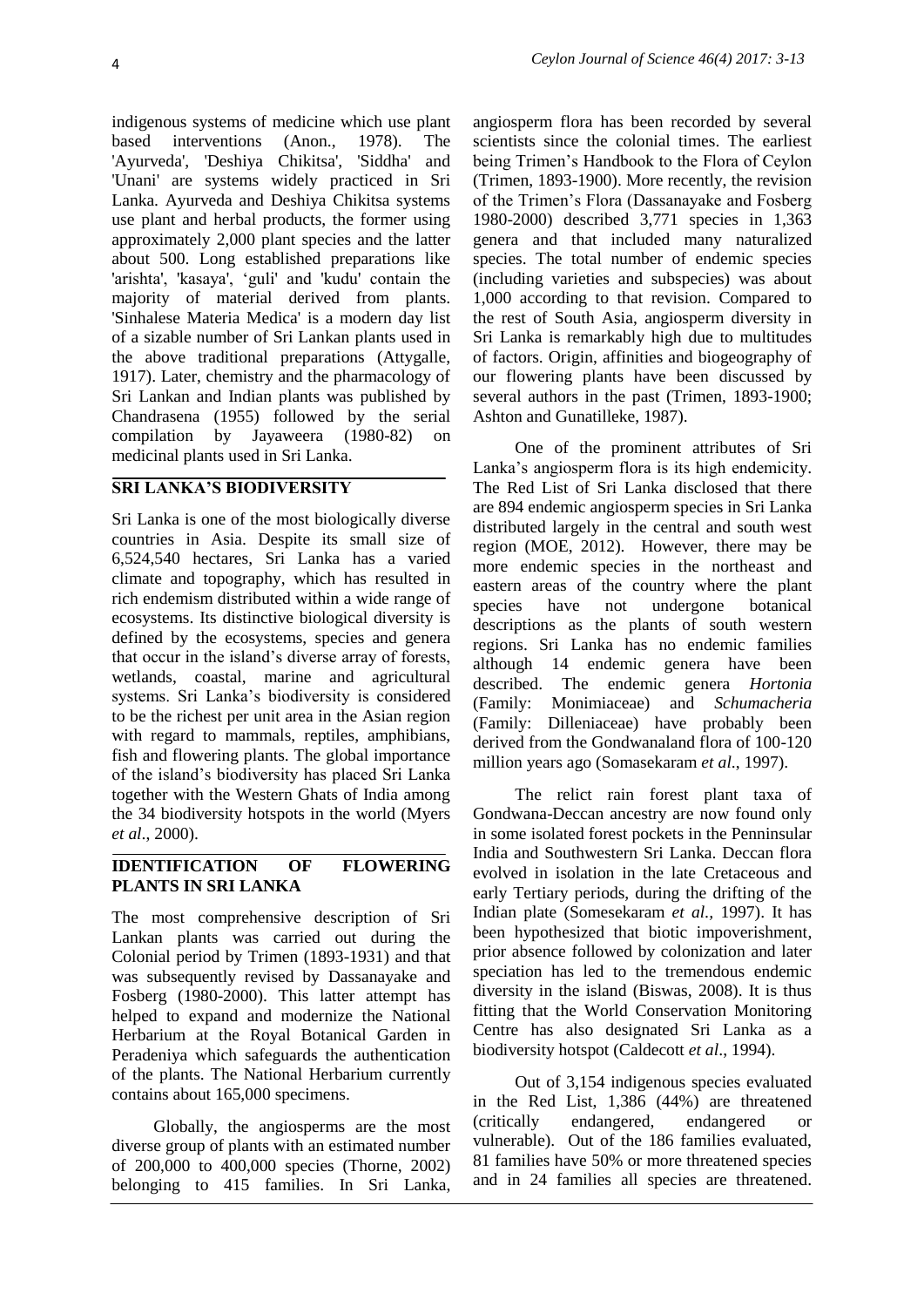Only 45 families do not consist of any threatened species. Out of all these, six species are believed to be extinct *viz., Strobilanthes caudata* (Acanthaceae), *Blumea angustifolia*  (Asteraceae), *Crudia zeylanica* (Fabaceae), *Rinorea bengalensis* and *Rinorea decora* (Violaceae). *Alphonsea hortensis* (Annonaceae) and *Doona ovalifolia* (Dipterocarpaceae). These species are believed to be found only in cultivation at the National Botanic Gardens (extinct in the wild). However, *Rinorea bengalensis* and *Rinorea decora* have been rediscovered (MOE, 2012).

# **STATUS OF LOWER PLANTS**

Our understanding of the diversity of lower plants such as lichens, mosses, liverworts and hornworts has been enhanced with more recent studies.

Brunbauer in 1984 compiled 15 articles based on published literature on Sri Lankan lichens (Brunbauer, 1984-1986) which included 550 species belonging to 122 genera and 48 families. According to the literature, 696 lichens had been recorded in 2006. Some recent investigations on lichens carried out in Sri Lanka indicate that the numbers of lichen species recorded from Sri Lanka may exceed 1000 species (Jayalal *et al*., 2008); importantly, a number of new species have been recorded (Orange et al., 2001; Jayalal *et al*., 2012; Weerakoon *et al*., 2012).

Abewickrama and Jansen (1978a) published the first checklist of liverworts and hornworts of Sri Lanka, where they reported 183 species of the former and 5 species of the latter. Recently, Long and Rubasinghe (2014) have expanded this list to include 327 species of liverworts and 5 species of hornworts. Abewickrama and Jansen (1978b) also reported 569 species of mosses and high endemicity was noted (11%) among them. A recent study by Ruklani and Rubasinghe (2013) has added 12 new species of mosses.

## **GLOBAL BIODIVERSITY TREATIES**

The United Nations Convention on Biological Diversity (CBD) has resulted from the Rio Earth Summit in 1992 in Brazil (Cragg *et al*., 2012). The three main objectives of the CBD are the conservation of biological diversity, the sustainable use of its components, and the fair and equitable sharing of the benefits arising from commercial and other utilization of genetic resources. The agreement covers all ecosystems, species, and genetic resources. It established expectations regarding access to and the use of biodiversity ('genetic resources') across national borders. In general, the CBD states that: (a) countries have sovereign entitlements over the genetic resources within their boundaries, (b) access to genetic resources by foreign groups obliges prior informed agreement from the appropriate authority in the country containing the genetic resource, (c) access on mutually agreed terms should be facilitated by the source country, (d) benefits from the use of genetic resources should be shared in a just and reasonable way with the source country, (e) the source country should participate in related research on the genetic resources, where feasible, and profit from technology transfer. The CBD was signed by most countries in the world (194 to date), including Sri Lanka, and has been extensively ratified (with the important exception of the United States). However, since the CBD necessitates individual countries to adopt appropriate laws and regulations to implement its principles, the impact of the CBD has been mixed. Importantly, the CBD did not offer exclusive recommendations addressing the use of traditional knowledge from one group of people by other groups or companies. This became the subject of the Nagoya Protocol, which was approved in 2010 by the Conference of the Parties to the CBD. This Protocol gives enumerated proposals that cover access and benefit-sharing related to natural products and traditional knowledge. Although the Protocol has been signed by 92 countries (as of November 2014), it is only ratified by 30 countries, with Norway being the first 'developed' nation to do so. Fifty countries have to adopt the Protocol before it can become legal and binding. However, it can be considered as a realistic guide for those working on biodiversity making use of traditional knowledge.

# **GLOBAL REASSESSMENT OF NATURAL PRODUCTS AS POTENTIAL DRUGS**

After several decades of insufficient interest in natural products as drug candidates, today there is a progressively strong case for reevaluating natural products for drug discovery. Traditionally, natural products are a source of almost all medicinal preparations and, more recently, natural products have entered clinical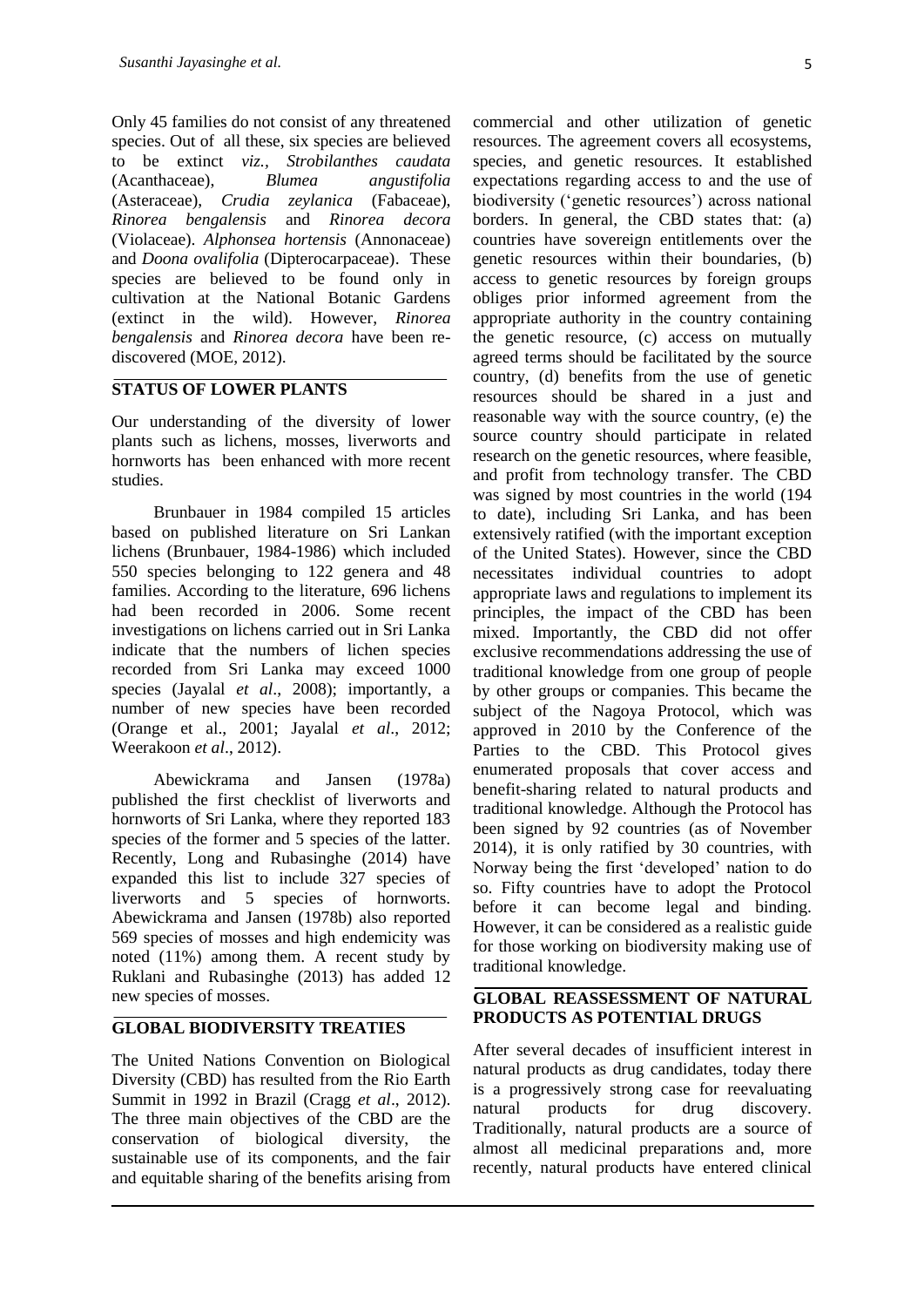trials or provided lead compounds that have entered clinical trials, mainly as anticancer and antimicrobial agents (Harvey, 2008; Harvey and Gericke, 2011; Dias *et al*., 2012). A comprehensive analysis of new medicines approved by the US Food and Drug Administration (FDA) between 1981 and 2010 (Newman and Cragg, 2012) showed that 34% of those medicines that were founded on small molecules were natural products or direct derivatives of natural products — comprising the statins, tubulin-binding anticancer drugs and immunosuppressants (Mishra and Tiwari, 2011; Carter, 2011; Cragg and Newman, 2013; Butler and Blaskovich, 2013). Although it seems ironic that despite success stories, there was diminished interest in natural products by the pharmaceutical industry. There have been several reasons for the lack of interests in natural products for drug discovery. There are genuine concerns regarding the United Nations Convention on Biological Diversity which pursues to regulate international access to natural products. The following may be the reasons why natural products became a source of low interest in drug discovery: (a) assumption that natural products are incompatible with drug discovery approaches based on high-throughput screening (HTS) directed at molecular targets (Rishton, 2008); (b) unreliability of repeated isolation of known compounds and synthesis of natural products during pharmaceutical manufacture being impractical (Drewry and Macarron, 2010); (c) combinatorial chemistry has not provided all the lead compounds needed for effective lead discovery (Newman and Cragg, 2012).

However, it is now understood that the diversity within biologically relevant 'chemical space' is more significant than the size of the library of compounds. Natural product libraries show a wide range of pharmacophores rich in stereochemistry, and these attributes are considered important in contributing to their ability to deliver hits, even against protein– protein interactions which are normally hard to achieve (Drewry and Macarron, 2010). In addition, natural products have the benefit over synthetic compounds since they are natural metabolites, and importantly, drugs have been implied to show the property of 'metabolitelikeness' (Hert *et al*., 2009). This means that they are both biologically active and will act as substrates for one or more of the many

transporter systems that can carry the compounds to their intracellular site of action.

Traditionally in natural-product research, concentrated extract samples were screened in bioassays (Quinn, 2012). Usually, these extracts are complicated mixtures. Although, all components present in the extract may reach the biological target of the assay, the concentration of some components may be too low to have measurable effects. In addition, the signal from the assay may be confused by interference or undesirable compounds, or by the additive or synergistic effects of mixtures of compounds. On the other hand, isolating each and every compound from a crude extract prior to screening is cumbersome, and too costly for large numbers of samples. Thus, the removal of artifacts prior to screening will be very useful: polyphenolic tannins are the usual nuisance compounds in plant extracts (Wall, 1996). Then, fractions which are less complex can be prepared for screening, allowing the scale to be reduced and the speed increased. The use of simplified fractions, together with sensitive NMR techniques, has tackled the isolation and structure-elucidation bottleneck.

The Dictionary of Natural Products has records of about 200,000 plant secondary metabolites, including about 170,000 unique structures (after the removal of duplicates). Around 15% of the drug interventions in the www.ClinicalTrials.gov database are plantrelated, with approximately 60% of these 'drugs' being grouped from only 10 taxonomic families (Sharma and Sarkar, 2013). Notwithstanding these hits, it is very likely that the majority of plant species have not been systematically investigated in drug discovery campaigns. In addition, microorganisms exhibit a significance of biodiversity that betters those of eukaryotes, and can have incomparable metabolic adaptability.

The study of metabolomics came about from the goal of qualitatively and quantitatively analyzing all metabolites in an organism within a given time frame and conditions. Metabolomics makes it possible for indirect monitoring of gene function and biochemical status of an organism. Thus, metabolomics and genomics can be used to optimize biosynthetic pathways to selectively produce biologically active natural products (Craig *et al*., 2010).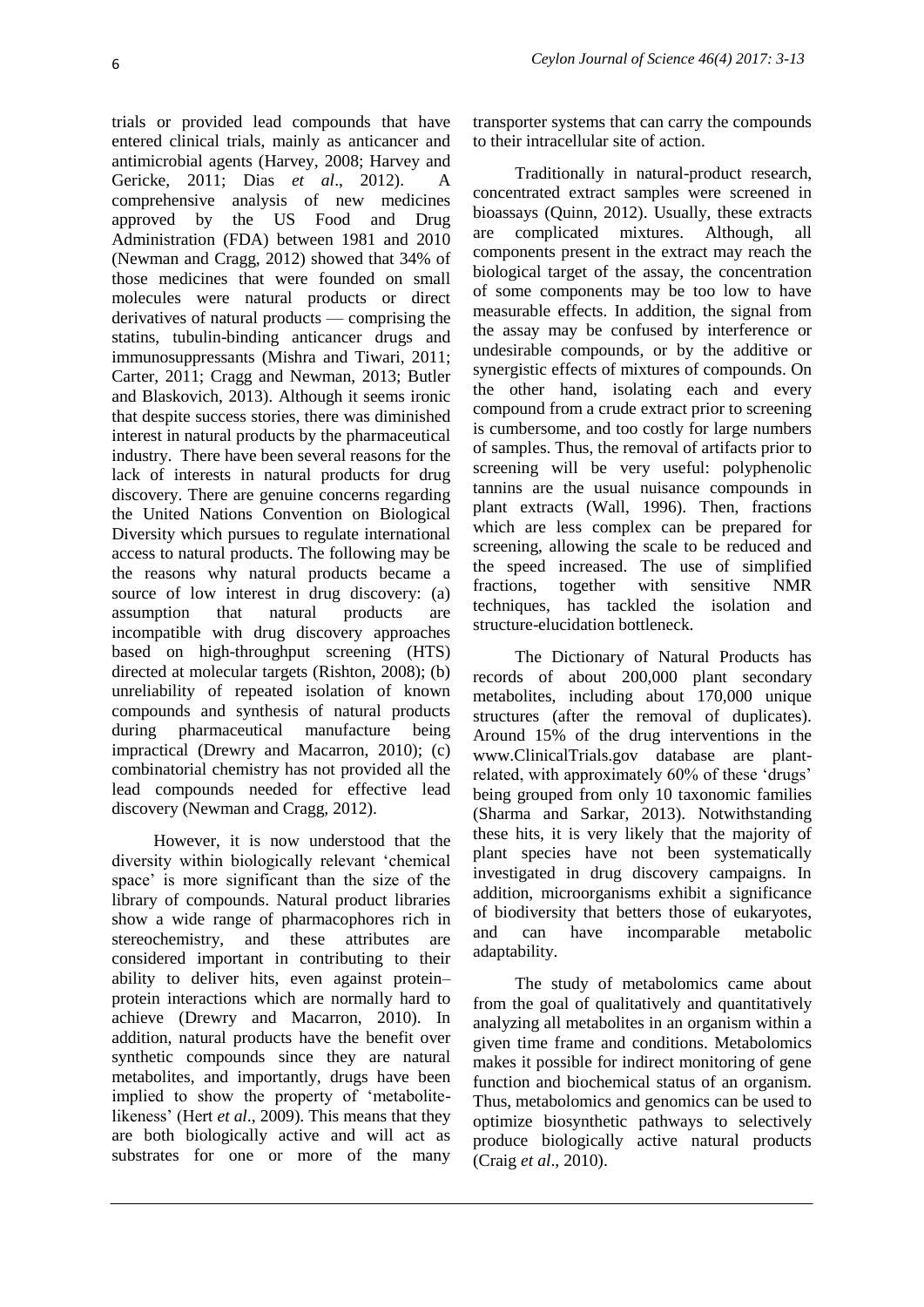In another approach, metabolomics has enabled the study of the effects of the complex mixtures contained in traditional herbal medicine (Youns *et al*., 2010). For example, *Angelica sinensis* tea-derived Chinese health products have been analyzed by chemometric-guided HPLC to give qualitative analysis on the individual compounds contained in overlapping profiles of co-eluting compounds (Li *et al*., 2013). Metabolomics with electrospray ionization quadrupole time-of-flight mass spectrometry (ESI-TOFMS) led to the isolation of an antitumour saponin from *Panax ginseng* (Mao *et al*., 2012).

Overexpression is a unique method to overcome the supply problems of minor metabolites (Stevens *et al*., 2013). Overexpression and antisense-suppression methods have been used in transgenic plants such as soybean where key gene-coding enzymes for flavonoids, isoflavanoids and terpenoids led to circumventing seasonal and geographical limitations (Wang *et al*., 2011; Lange and Ahkami, 2013).

#### **SCREENING STUDIES OF NARTURAL PRODUCTS IN SRI LANKA**

The Department of Chemistry, University of Peradeniya initiated a research project aimed at chemical investigation of endemic plants of Sri Lanka in 1981, the first such large scale effort in this area. In this project, about 125 Sri Lankan plant species were investigated. Some of these efforts are highlighted in the publications below.

The family Clusiaceae, where several nonendemic species belonging to *Calophylum* and *Garcinia* are used in indigenous medicine in Sri Lanka (Attygala, 1917; Chandrasena 1955), emerged as a family rich in xanthones (Gunasekara *et al*., 1981; Bandara *et al*., 1986).

Among the family Dipterocarpaceae, Sri Lanka has 9 genera, with 58 species of which *Doona* and *Stemonoporus* are endemic (Kostermans, 1992). Almost all species of Dipterocarpaceae are endemic. A large number of sesquiterpenes and triterpenes have been reported from this family (Bandaranayake *et al*., 1975).

Another family of high endemism is Flacourtiaceae (now under Achariaceae and Salicaceae). Here, 8 genera and nine species are endemic (Bandaranayake and Sultanbawa, 1969).

The presence of triterpenoids is the hallmark of this plant family (Gunasekera and Sultanbawa, 1973).

Two endemic plants of the family Celastraceae, namely *Kokoona zeylanica* Thw. and *Salacia reticulata* var. *diandra* Thw. have been extensively studied in Peradeniya. From the former, among a number of compounds isolated, tri- and tetra-oxygenated D:A-friedo-oleanan triterpenes (Gunatilaka and Nanayakkara, 1984), 27-hydroxy and 6β-hydroxy di- and trioxygenated D:A-*friedo*-oleanane triterpenes (Gunatilaka *et al*., 1983), phenolic D:A-*friedo*-24-noroleanane triterpenoids (Gunaherath and Gunatilaka, 1983) are noteworthy. The latter plant, commonly referred to as Kothala Himbutu, is erroneously named as *Salacia reticulata* var. *diandra* Thw. Significantly, this plant was first described by Thwaites as *Salacia diandra* as a distinct species endemic to Sri Lanka and it was later reduced to a variety of *S. reticulata* (*Salacia reticulata* var. *diandra*) by Lawson in 1875. However, in the Revised Handbook to the Flora of Ceylon (Dassanayake and Fosberg, 1980- 2000) it has been listed as *Salacia diandra* Thw. A notable difference in *S. diandra* from *S. reticulata* is its solitary flowers, narrower leaves with entire margin and finer reticulation of veins and flowers with two stamens. Unlike *S. reticulata*, *S. diandra* is distributed in the Wet Zone (wetter parts of Ratnapura, Galle and Matara Districts). According to the National Red List, *S. diandra* is an endangered plant. Undoubtedly, this plant which is commonly known to be originating from India and Sri Lanka, is a plant endemic to Sri Lanka.

Following noteworthy attempts at screening endemics for their biological activity stand out: Antimicrobial and insecticidal activities of Sri Lankan plants were carried out by scientists from the University of Peradeniya; of particular importance are the work on endemics (Hewage *et al*., 1998; Kumar *et al*., 1989; ; Bandara *et al*., 1989; Bandara *et al*., 2015). In addition, biological activity of Sri Lankan lichens have also been determined (Thadhani *et al*., 2012). Antiradical and antilipoperoxidative effects of some plant extracts used by Sri Lankan traditional medical practitioners for cardioprotection were reported by Munasinghe *et al.*, (2001). Arseculeratne *et al.*, (1985) screened fifty medicinal plants for hepatotoxic activity. In a seminal study of oral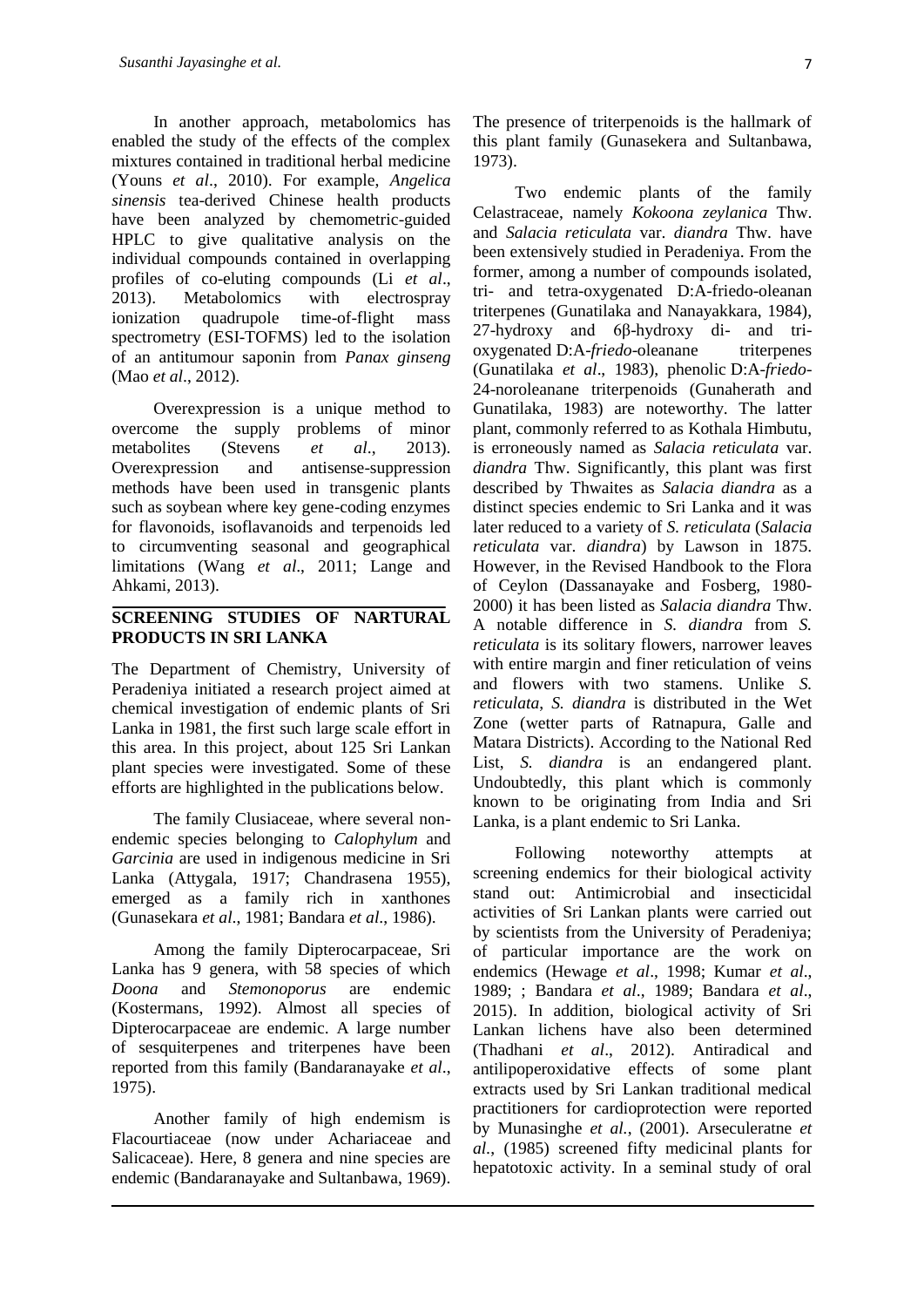hypoglycemic activity of some Sri Lankan plants, Karunanayake *et al.*, (1984) reported the antidiabetic activity of *Salacia diandra* Thw. Sri Lankan alkaloids and their biological activity have been reviewed by Gunatilaka, (1999). Siriwardena *et al*., have reviewed the biologically active compounds isolated from Sri Lankan flora (2015). The endemic genera, *Hortonia* and *Schumacheria* have been extensively studied (Ratnayake *et al*., 2008; Ratnayake, 2009; Carr, 2012) and (Bandara *et al*., 2015). Twelve of the seventeen endemic Annonaceae plants were investigated for their bioactivity and the presence of Alkaloids (Weerasinghe *et al*., 2013; Puvenendran *et al*., 2010). Authors claimed that the remaining five species could not be collected due to their unavailability from the recorded sites, yet again highlighting the importance of investigating the medicinal value of Sri Lankan endemic species before it is too late.

Tropical lichens, particularly ones from Sri Lanka, continue to unfold a wide variety of biologically active phenolic compounds with iron chelating siderophore type activity (Karunaratne *et al.*, 2005; Kathirgamanathar *et al*., 2006; Karunaratne *et al*., 2002; Karunaratne *et al*., 1992).

Out of the 30 patents covering the compounds and extracts of *Salacia reticulata* var. *diandra* (Kothala Himbutu) growing in Sri Lanka and India, several Japanese patents claim anti-diabetic properties of its extracts. The claims of these patents have been made despite the practice of using *S. diandra* in the treatment of high blood-sugar, which is part of the traditional knowledge of Sri Lanka; and furthermore its efficacy had been shown through work carried out by Karunanayake *et al*. (1984) prior to the approval of these patents. Although, the group in Peradeniya missed the antidiabetic principals found in the aqueous extract of the root of this plant, they published isolation of

quinonemethides (Tezuka *et al*., 1993; Tezuka *et al*., 1994; Dhanabalasingham *et al*., 1996) from the organic extracts of this plant.

More recently, Attanayake *et al*., (2013) has reported the efficacy and dose response studies of oral antihyperglycaemic activity of eight Sri Lankan medicinal plant extracts, used in the treatment of diabetes in traditional medicine in diabetic rats.

## **FUTURE DIRECTIONS AND CONCLUSIONS**

Table 1 lists the endemic plants with reported medicinal activity. However, work on the endemic genera *Hortonia* and *Schumacheria*  have shown that many more endemic plants can be added to this list (Ratnayake *et al*., 2008; Bandara *et al*., 2015).

Prior to about 1985-2000, biological activity determination of plant derived secondary metabolites were not routinely carried out. Thus, the numerous compounds reported in the above description were not tested for their biological activity. For example, xanthones and triterpenoids have recently been reported for their antitumour activity (Pinto *et al*., 2005; Petronelli, 2009). Therefore, a strong case can be made for reinvestigating the plants that come under the families such as Guttiferae, Dipterocarpaceae and Celastraceae, particularly the endemic plants, for their biological activity. Thus, in Sri Lanka, since there has not been a large-scale systematic search for therapeutics from its flora so far, the potential of Sri Lankan endemic flowering plants (823) and the nonflowering plants such as lichens remain largely unknown. Therefore, variety, richness and abundance of flora in Sri Lanka in general make it a fertile testing ground for a systematic drug discovery program.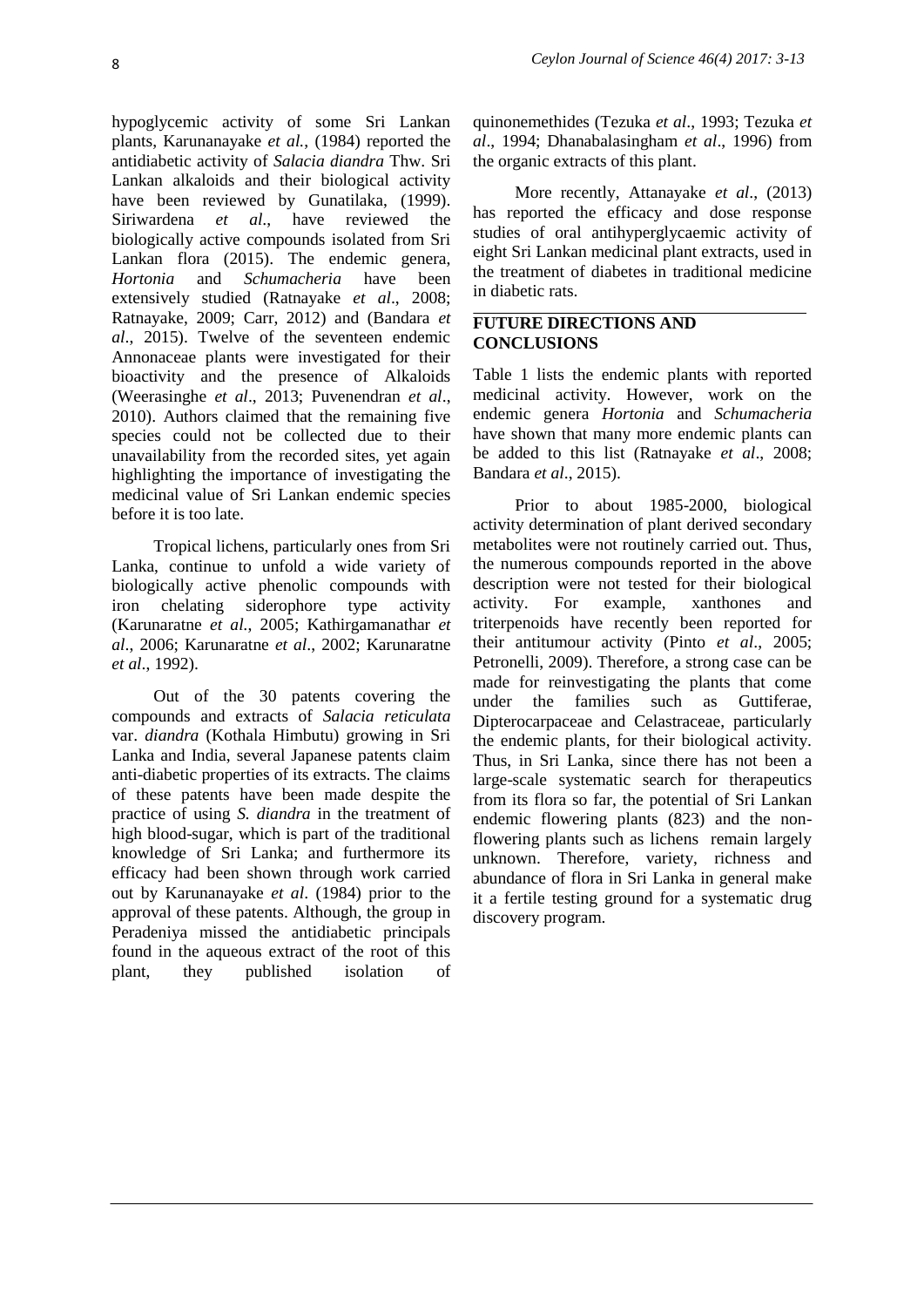## **Table 1:.** Endemic plants possessing medicinal properties (Jayaweera, 1980-82).

| <b>Plant Name</b>                      | Family               | <b>Medicinal uses</b>                                                                                                                                                                                                                                                                              |
|----------------------------------------|----------------------|----------------------------------------------------------------------------------------------------------------------------------------------------------------------------------------------------------------------------------------------------------------------------------------------------|
| Semecarpus coreacea Thwaites           | Anacardiaceae        | Used for scrofulous, venereal and leprous conditions;<br>as a vesicant in rheumatism and sprains;                                                                                                                                                                                                  |
|                                        |                      | used for piles, boils in the rectum, urinary diseases,<br>nervous debility, skin diseases, sexual debility, and<br>diseases of the liver and spleen; used as a vermifuge<br>and for asthma and cancer.                                                                                             |
| Semecarpus gardneri Thwaites           | Anacardiaceae        | Used for dysentery, asthma, coughs and incipient<br>tuberculosis; used as an emetic. Root with water is<br>used for neuralgia and headache.                                                                                                                                                        |
| Vernonia zeylanica Less                | Asteraceae           | Used in bone fractures; leaves applied on<br>suppuration of boils; with turmeric, used for eczema<br>of the legs; leaves used for treatment of asthma, also<br>as an emetic, particularly in cases of food poisoning.                                                                              |
| Impatiens repens Moon                  | <b>Balsaminaceae</b> | Used in epilepsy, piles and hemorrhoids.                                                                                                                                                                                                                                                           |
| Canarium zelyanicum Blume              | <b>Burseraceae</b>   | Bark is astringent and antiseptic; a decoction is used<br>for bleeding and spongy gums; an ointment is used<br>for chronic ulcers and fistulae; used as an aromatic<br>stomachic and astringent and against diabetes;<br>useful for infective fevers and malaria; gum resin<br>used for halitosis. |
| Calophyllum walkeri Wight              | Clusiaceae           | Oil from the seeds used on fractures and contusions.                                                                                                                                                                                                                                               |
| Argyreia populifolia Choisy            | Convolvulaceae       | Used as an astringent and antiseptic; leaves used for<br>treating weak and spongy gums; root applied to<br>swellings caused by dog bite.                                                                                                                                                           |
| Dillenia retusa Thunb                  | Dilleniaceae         | Fruit used for poultices, fractures and dislocations.                                                                                                                                                                                                                                              |
| Dipterocarpus glandulosus<br>Thwaites  | Dipterocarpaceae     | Resin oil used in rheumatic swellings and leprosy.                                                                                                                                                                                                                                                 |
| Dipterocarpus zeylanicus Thwaites      | Dipterocarpaceae     | Heartwood used for fever; gum resin used on chronic<br>ulcers, sinuses and fistulae; it acts as a diaphoretic<br>and expectorant; useful against<br>pharyngitis,<br>tonsillitis, bronchitis and pneumonia.                                                                                         |
| Sansevieria zeylanica (Linn.)<br>Willd | Dracaenaceae         | Root used for bile and gonorrhea.                                                                                                                                                                                                                                                                  |
| Hydnocarpus venenata Gaertn            | Flacourtiaceae       | Oil used as application for cutaneous diseases and<br>for leprosy.                                                                                                                                                                                                                                 |
| Exacum trinerve (Linn.) Druce          | Gentianaceae         | Entire plant used for mild fevers.                                                                                                                                                                                                                                                                 |
| Plectranthus zeylanicus Benth          | Lamiaceae            | Used for fevers, dysentery, diarrhea, vomiting and<br>thirst; acts as a cholagogue and useful for acute and<br>chronic congestion of the liver; used as a diuretic and<br>diaphoretic.                                                                                                             |
| Litsea longifolia Benth. & Hook.       | Lauraceae            | Bark used for treating nervous diseases and boils.                                                                                                                                                                                                                                                 |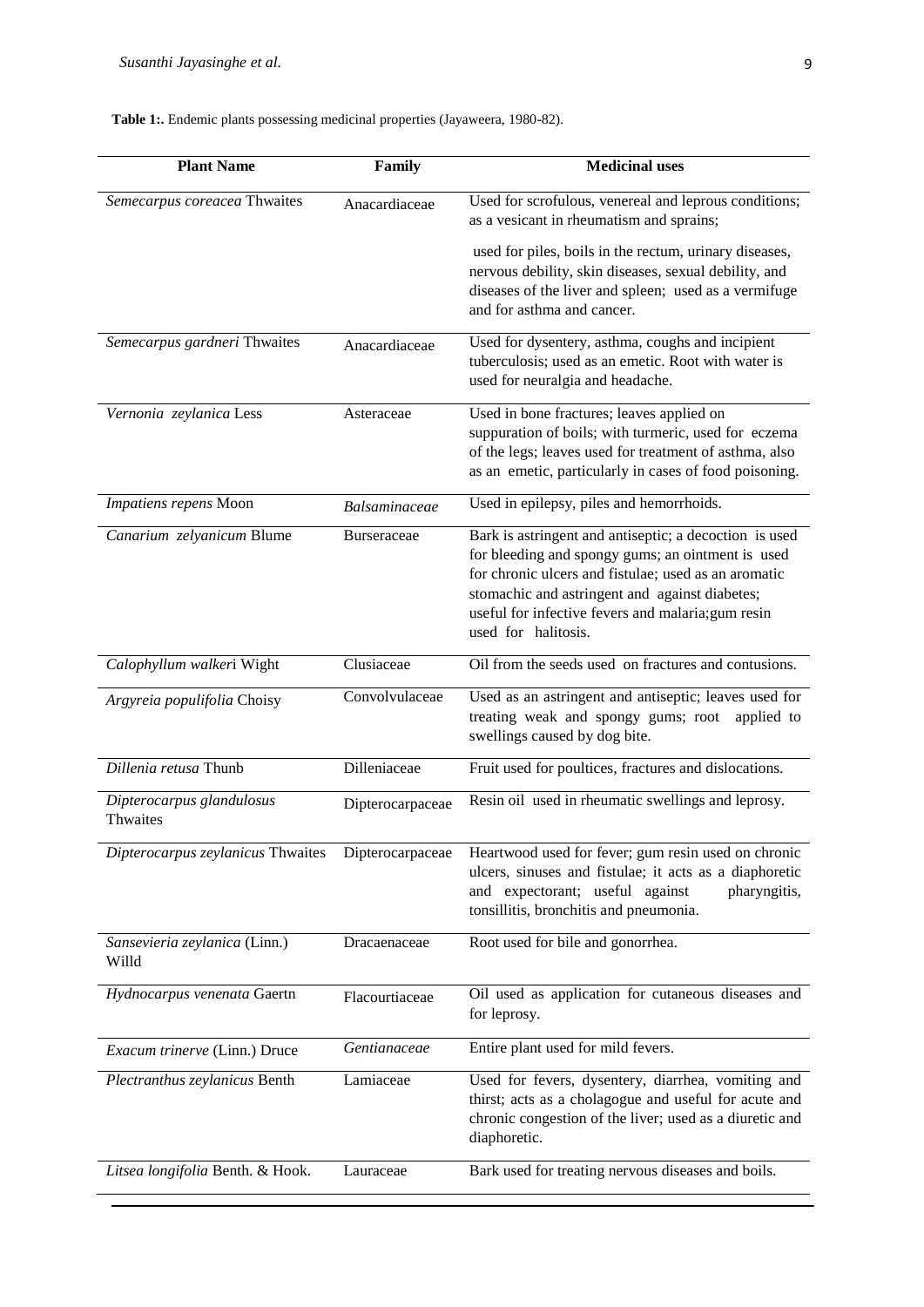| <b>Plant Name</b>                                      | Family        | <b>Medicinal uses</b>                                                                                                                                                                                                                                |
|--------------------------------------------------------|---------------|------------------------------------------------------------------------------------------------------------------------------------------------------------------------------------------------------------------------------------------------------|
| F.                                                     |               |                                                                                                                                                                                                                                                      |
| Barringtonia ceylanica (Miers)<br>Gard. Ex C.B. Clarke | Lecythidaceae | Tender leaves used for dysentery and bleeding from<br>cuts; bark and leaves used for rat-snake bites, rat<br>poisoning and on boils; seeds employed for treatment<br>of itch, piles, tonsillitis and typhoid fever; bark used<br>for gastric ulcers. |
| Munronia pumila Wight                                  | Meliaceae     | Given for fever, dysentery and purification of blood.                                                                                                                                                                                                |
| Horsfieldia iryaghedhi (Gaertn.)<br>Warb.              | Myristicaceae | Flowers and bark used for dysentery, hiccough and<br>wasting.                                                                                                                                                                                        |
| Zeuxine regia (Lindl.) Trimen                          | Orchidaceae   | Used for treating snake-bite poisoning.                                                                                                                                                                                                              |
| Madhuca neriifolia (Thw.) H. J.<br>Lam.                | Sapotaceae    | Used in skin disease, rheumatism, headache, as a<br>laxative, for piles, hemorrhoids, is an emetic, and<br>anti-earth worm.                                                                                                                          |
| Madhuca fulva (Thw.) J.F. Macbr                        | Sapotaceae    | Leaves and bark are used on scalds and burns.                                                                                                                                                                                                        |
| <i>Amomum masticatorium</i> Thwaites                   | Zingeberaceae | Rhizome is aromatic and carminative.                                                                                                                                                                                                                 |

### **REFERENCES**

- Abewickrama, B. A. and Jansen, M. A. B. (1978a). A check list of liverworts of Sri Lanka. *UNESCO: Man and the Biosphere National committee for Sri Lankan Publication* **1**: 1-10.
- Abewickrama, B. A. and Jansen, M. A. B. (1978b). A check list of mosses of Sri Lanka. UNESCO: *Man and the Biosphere National committee for Sri Lankan Publication* **2**: 1-25.
- Anon. (1978). *The Promotion and Development of Traditional Medicine*. *World Health Organisation Technical Report, Geneva* **622**: 10.
- Arseculeratne, S.N., Gunatilaka, A.A.L. and Panabokke, R.G. (1985). Studies of medicinal plants of Sri Lanka - part 14: toxicity of some traditional medicinal herbs. *Journal of Ethnopharmacology* **13**(3): 323- 335.
- Ashton, P.S. and Gunatilleke, C. V. S. (1987). New light on the plant geohraphy of Ceylon. I. Historical plant geography. *Journal of Biogeography* **14**: 249-285.
- [Attanayake,](https://www.ncbi.nlm.nih.gov/pubmed/?term=Attanayake%20AP%5BAuthor%5D&cauthor=true&cauthor_uid=24991066) A. P., [Kamani, A. P. W. Jayatilaka,](https://www.ncbi.nlm.nih.gov/pubmed/?term=Jayatilaka%20KA%5BAuthor%5D&cauthor=true&cauthor_uid=24991066) K. A. P. W., [Pathirana,](https://www.ncbi.nlm.nih.gov/pubmed/?term=Pathirana%20C%5BAuthor%5D&cauthor=true&cauthor_uid=24991066) C. and [Mudduwa,](https://www.ncbi.nlm.nih.gov/pubmed/?term=Mudduwa%20LK%5BAuthor%5D&cauthor=true&cauthor_uid=24991066) L. K. B. (2013). Study of antihyperglycaemic activity of medicinal plant extracts in alloxan induced diabetic rats. *Ancient Science of Life* **32**(4): 193- 198.
- Attygala, J. (1917). Sinhalese *Materia Medica*, Gunesena & Co., Colombo.
- [Bandara,](http://www.sciencedirect.com/science/article/pii/S0031942200854941) B. M. R., Dharmaratne, H. R. W., [Sotheeswaran,](http://www.sciencedirect.com/science/article/pii/S0031942200854941) S. and [Balasubramaniam,](http://www.sciencedirect.com/science/article/pii/S0031942200854941) S.

(1986). Two chemically distinct groups of *Calophyllum* species from Sri Lanka. *Phytochemistry* **25**(2): 425-428.

- Bandara, B.M.R., Fernando, I.H.S., Hewage, C.M., Karunaratne, V., Adikaram, N.K.B. and Wijesundara, D.S.A. (1989). Antifungal activity of some medicinal plants of Sri Lanka. *J. National Science Council* **17**(1): 1-13.
- Bandara, B. M. R., Jayasinghe, L., Karunaratne, V., Wannigama, G. P., M. Bokel, M., Kraus, W. and Sotheeswaran, S. (1989). Ecdysterone from Stem of *Diploclisia glaucescens, Phytochemistry* **28**: 1073-1075.
- Bandara, C.J., Karunaratne, D.N., Wickramasinghe, A., Wijesundara, D.S.A., Bandara, B.M.R. and Karunaratne, V. (2015). Total polyphenol content and antioxidant and cytotoxic activities of the Sri Lankan endemic plant genus *Schumacheria. International Journal of Pharmacy & Pharmaceutical Science* **7**(3):465-467.
- Bandaranayake, W. M. and Sultanbawa, M. U. S. (1969). List of endemic plants of Ceylon. University of Ceylon, Peradeniya.
- Bandaranayake, W. M., Gunasekera, S. P., Karunanayake, S. Sotheeswaran, S. and Sultanbawa, M. U. S. (1975). Terpenes of Dipterocarpus and Doona species. *Phytochemistry* **14**: 2043-2048.
- Biswas, S. (2008). Did biotic impoverishment facilitate phenomenal diversification in Sri Lanka. *Current Science* **95**(8): 1021- 1025.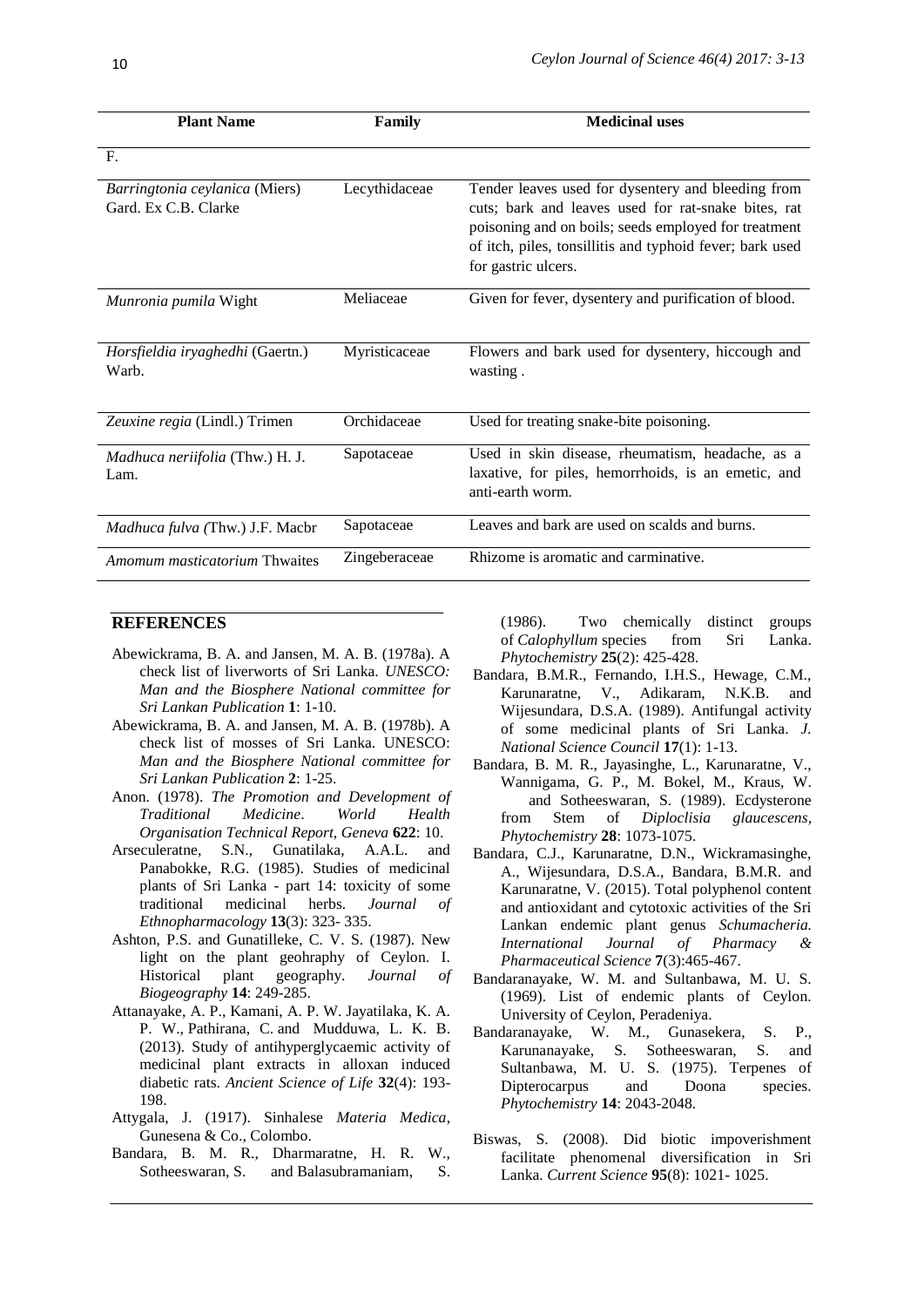- Brunnbauer, W. (1984-1986). *Die Flechten von Sri Lanka in der Literatur.* Botanische Abteilung, Naturehistorisches Museums Wien, (in 14 teilen, als Kopien verteilt).
- Butler, M. S., Blaskovich, M. A. and Cooper, M. A. (2013). Antibiotics in the clinical pipeline. *Journal of Antibiotics* **66**: 571-591.
- Carr, G., Ratnayake, R., Bandara, R., Wijesundara, S., Williams, D.E., Tarling T., Balgi, A.D., Roberge, M., Karunaratne, V. and Andersen, R.J. (2012). Hydrazulenones from the genus *Hortonia*. *Journal of Natural Products* **75**(6): 1189-1191.
- Cai, J. E. (1992). The brief history of the usage of European medicinal plants. *Chinese Pharmacy Journal* **27**: 493-497.
- Caldecott, J.O., Jenkins, M.D., Johnson, T. and Groombridge, B. (1994). *Priorities for Conserving Global Species Richness and Endemism*. In World Conservation Monitoring Center, Biodiversity Series No. 3 (Collins, N.M. ed.). World Conservation Press, Cambridge, UK. 17.
- Carter, G. T. (2011). Natural products and pharma: strategic changes spur new opportunities. *Natural Products Reports* **28**: 1783-1789.
- Castiglioni A. (1985). A History of Medicine. New York, NY, USA: Jason Aronson.
- Chandrasena, J.P.C. (1955). *The Chemistry and Pharmacology of Ceylon and Indian Plants*. H & C Press, Colombo.
- Cragg, G. M., Katz, F., Newman, D. J. and Rosenthal, J. (2012). The impact of the United Nations Convention on Biological Diversity on natural products research. *Natural Product Reports* **29**: 1407-1423.
- Cragg, G. M. and Newman, D. J. (2013). Natural products: a continuing source of novel drug leads. *Biochimica et. Biophysica Acta* **1830** (6): 3670-3695.
- Craig, J. W., Chang, F. Y., Kim, J. H., Obiajulu, S. C. and Brady, S. F. (2010). Expanding smallmolecule metagenomics through parallel screening of broad-host-range cosmid environmental DNA libraries in diverse proteobacteria. *Applied Environmental Microbiology* **76**: 1633-1641.
- Harvey, A. L. (2008). Natural products in drug discovery. *Drug Discovery Today* **13**: 894-901.
- Harvey, A. L. and Gericke, N. (2011). In *Biodiversity*  Ch. 15, Intech, (ed. Pavlinov, I. Y.), Pp 323-338.
- Dassanayake, M.D. and Fosberg, F.R. (1980-2000). *A Revised Handbook to the flora of Ceylon*, Amerind Publishers, New Delhi, Vol. 1-14.
- Dhanabalasingham, B., Karunaratne, V., Gunatilaka, A.A.L., Tezuka, Y. and Kikuchi, T. (1996). Biogenetically important quinonemethides and other constituents of *Salacia reticulata*. *Phytochemistry* **42**:1377-1385.
- Dias, D. A., Urban, S. and Roessner, U. A. (2012). Historical overview of natural products in drug discovery. *Metabolites* **2**: 303-333.
- Drewry, D. H. and Macarron, R. (2010). Enhancements of screening collections to address areas of unmet medical need: an industry perspective. *Current Opinion in Chemical Biology* **14** (3): 289–298.
- [Gunasekera,](http://pubs.rsc.org/en/results?searchtext=Author%3ASarath%20P.%20Gunasekera) S. P. and [Sultanbawa,](http://pubs.rsc.org/en/results?searchtext=Author%3AM.%20Uvais%20S.%20Sultanbawa) M. U. S. (1973). Four new friedelane carboxylic acids from the bark of *Trichadenia zeylanica* Thw. (Flacourtiaceae). *Tetrahedron Letters* **14**(30): 2837-2840.
- [Gunaherath,](http://pubs.rsc.org/en/results?searchtext=Author%3AG.%20M.%20Kamal%20B.%20Gunaherath) G. M. K. B. and [Gunatilaka](http://pubs.rsc.org/en/results?searchtext=Author%3AA.%20A.%20Leslie%20Gunatilaka) , A. A. L. (1983). Studies on terpenoids and steroids. Part 3. Structure and synthesis of a new phenolic D: A-*friedo*-24-noroleanane triterpenoid, zeylasterone, from *kokoona zeylanica. Journal of Chemical Society Perkin Transactions* **1**: 2845- 2850.
- [Gunasekera,](http://pubs.rsc.org/en/results?searchtext=Author%3ASarath%20P.%20Gunasekera) S. P., [Sotheeswaran,](http://pubs.rsc.org/en/results?searchtext=Author%3ASubramaniam%20Sotheeswaran) S. and [Sultanbawa,](http://pubs.rsc.org/en/results?searchtext=Author%3AM.%20Uvais%20S.%20Sultanbawa) M. U. S. (1981). Two new xanthones, calozeyloxanthone and zeyloxanthonone, from *Calophyllum zeylanicum* (Guttiferae). *Journal of Chemical Society Perkin Transactions* **1:** 1831-1835.
- [Gunatilaka,](http://pubs.rsc.org/en/results?searchtext=Author%3AA.%20A.%20Leslie%20Gunatilaka) A. A. L., [Nanayakkara,](http://pubs.rsc.org/en/results?searchtext=Author%3AN.%20P.%20Dhammika%20Nanayakkara) N. P. D. and [Sultanbawa](http://pubs.rsc.org/en/results?searchtext=Author%3AM.%20Uvais%20S.%20Sultanbawa) , M. U. S. (1983). Studies on terpenoids and steroids. Part 1. Structures of six novel 27-hydroxy and 6β-hydroxy di- and trioxygenated D : A-*friedo*-oleanane triterpenes from *Kokoona zeylanica. Journal of Chemical Society Perkin Transactions* **1**: 2459-2469.
- Gunatilaka A. A. L. (1999). The Alkaloids: Chemistry and Biology. Academic press, New York, USA, Pp 1 - 101.
- [Gunatilaka,](http://www.sciencedirect.com/science/article/pii/S0040402001911111) A. A. L., [Nanayakkara,](http://www.sciencedirect.com/science/article/pii/S0040402001911111) N. P. D. (1984). Studies on terpenoids and steroids-2 : Structures of two new tri- and tetra-oxygenated D:A-friedooleanan triterpenes from *kokoona zeylanica*. *Tetrahedron* **40** [\(4\)](http://www.sciencedirect.com/science/journal/00404020/40/4): 805-809.
- Harvey, A. L. (2008). Natural products in drug discovery. *Drug Discovery Today* **13**: 894-901.
- Harvey, A. L. and Gericke, N. (2011). In Biodiversity Ch. 15, Intech, (ed. Pavlinov, I. Y.) Pp 323-338.
- Hert, J., Irwin, J. J., Laggner, C., Keiser, M. J. and Shoichet, B. K. (2009). Quantifying biogenic bias in screening libraries. *Nature Chemical Biology* **5**: 479-483.
- Hewage, C.M., Bandara, K.A.N.P., Karunaratne, V., Bandara, B.M.R. and Wijesundara, D.S.A. 1997. Insecticidal activity of some medicinal plants of Sri Lanka. *Journal of National Science Council* **25**(3):141-150.
- Hewage, C.M., Bandara, B.M.R., Karunaratne, V., Wannigama, G.P., Pinto, M.R.M. and Wijesundara, D.S.A. 1998. Antibacterial activity of some medicinal plants of Sri Lanka. *J. National Science Council* **26**(l): 27-34.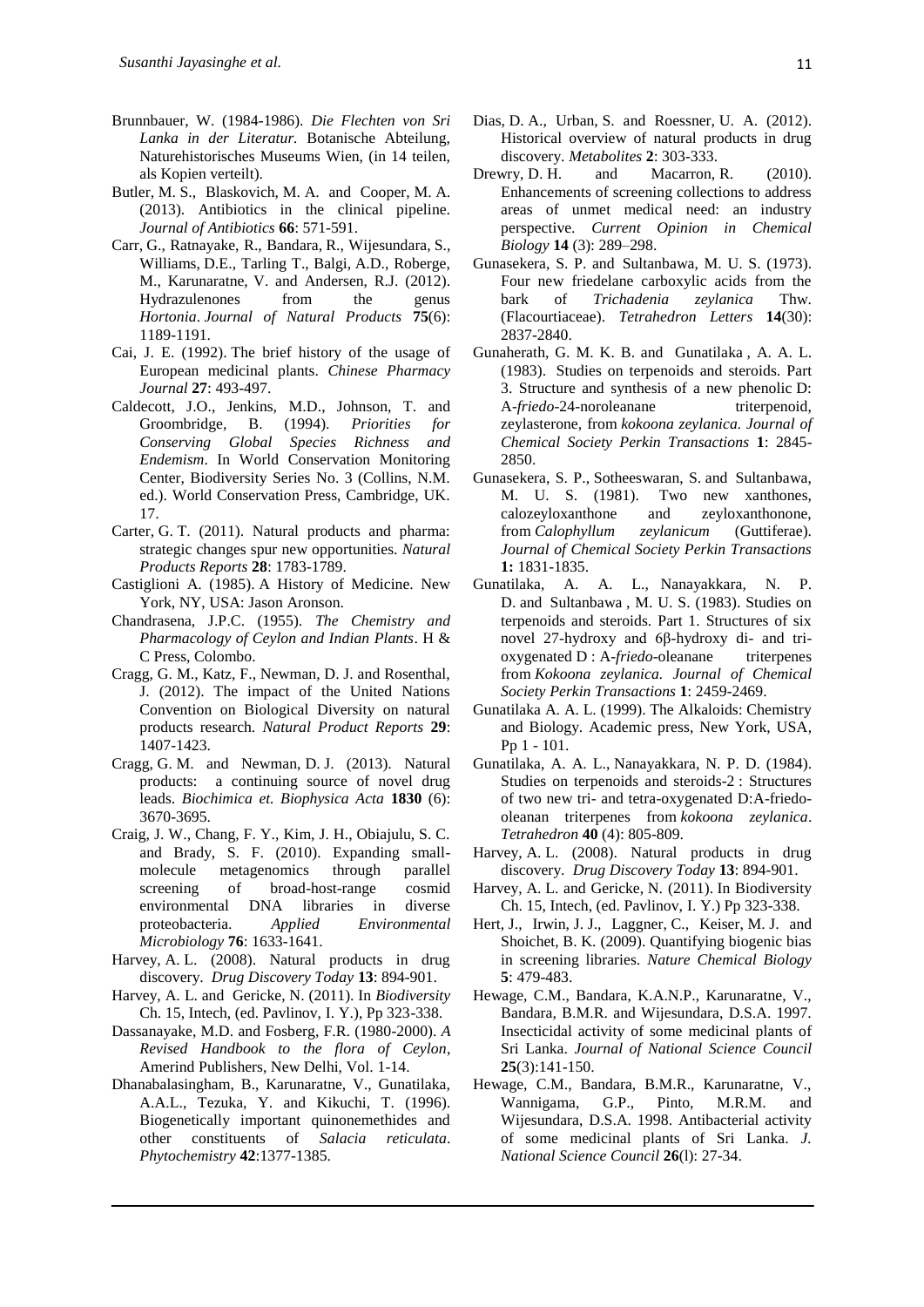- Jayalal, U., Wolseley, P., Wijesundra, S., Karunaratne, V. (2008). Macrolichen diversity as an indicator of environmental changes in montane forest of Horton Plains National Park, Sri Lanka. *The 6th IAL symposium and annual ABLS meetings*, California, USA. Pp 140.
- Jayalal, R.G.U., Wolseley, P.A., Gueidan, C., Aptroot, A., Wijesundara D.S.A. and Karunaratne, V. (2012). *Anzia mahaeliyensis* and *Anzia flavotenuis*, two new species from Sri Lanka. *The Lichenologist* **44** (3): 381-389.
- Jayaweera, D.M.A. (1980-82). *Medicinal Plants used in Ceylon*, Parts 1-5. University Press, Moratuwa, Sri Lanka.
- Karunanayake, E. H., Welihinda, J., Sirimanne, S. R. and Adorai, G. S. (1984). Oral hypoglycaemic activity of some medicinal plants of Sri Lanka. *Journal of Ethnopharmacology* **11**(2): 223-231.
- Karunaratne, V., Bombuwala, K., kathirgamanathar, S. and Thadani, V. (2005). Lichens: A chemically important biota. *Journal of National Science Foundation Sri Lanka* **33**(3): 169-186.
- Karunaratne, V., Hoveyda, H.R. and Orvig, C. (1992). General method for the Synthesis of Trishydroxamic acids. *Tetrahedron Letters* **33**: 1827-1830. Karunaratne, V., Bombuwela, K., Kathirgamanathar, S., Kumar, V.,Karunaratne, D.N., Ranawana, K.B., Wijesundara, D.S.A., Weerasooriya, A. and De Silva, E.D. (2002). An association between the butterfly, *Talicada nyseus* and the lichen as evidenced from chemical studies. *Current Science* **83**(6): 741-745.
- Kathirgamanathar, S., Ratnasooriya, W.D., Baekstrom, P., Andersen, R.J. and Karunaratne, V. (2006). Chemistry and bioactivity of physciaceae lichens: *Pyxine consocians* and *Heterodermia leucomelos*. *Pharmaceutical Biology* **44**: 217-220.
- Kostermans, A.J.G.H (1992). *A Handbook of the Dipterocarpaceae of Sri Lanka*, Wildlife Heritage of Sri Lanka, Colombo, Pp 8-18 .
- Kumar, V., Karunaratne, V. and Meegalla, M.R.S.K. (1989). 1-[2',4'-Dihydroxy-3',5' Di(3"- Methylbut-2"-Enyl)-6'-Methoxy] Phenylethanone from *Acronychia pedunculata* root bark. *Phytochemistry* **28**: 1278-1279.
- Lange, B. M. and Ahkami, A. (2013). Metabolic engineering of plant monoterpenes, sesquiterpenes and diterpenes – current status and future opportunities. *Plant Biotechnology Journal* **11**: 169-196.
- Li, Y., Wang, Y., Su, L.,Li, L. Zang, Y. (2013). Exploring potential chemical markers by metabolomics method for studying the processing mechanism of traditional Chinese medicine using RPLC-Q-TOF/MS: a case study of Radix Aconti. *Chemistry Central Journal* **7**: 36-45.
- Long, D. G. and Rubasinghe, S.C.K. (2014). Liverworts and Hortnworts of Sri Lanka:a revised

checklist. *Ceylon Journal of Science (Bio. Sci.)* **43**(1): 1-36.

- Mao, Q., [Yang, J.](http://europepmc.org/search;jsessionid=RPvlS46GcPjjOMdYc6Zr.9?page=1&query=AUTH:%22Yang+J%22), [Cui, X. M.](http://europepmc.org/search;jsessionid=RPvlS46GcPjjOMdYc6Zr.9?page=1&query=AUTH:%22Cui+XM%22), [Li, J. J.](http://europepmc.org/search;jsessionid=RPvlS46GcPjjOMdYc6Zr.9?page=1&query=AUTH:%22Li+JJ%22), [Qi, Y.](http://europepmc.org/search;jsessionid=RPvlS46GcPjjOMdYc6Zr.9?page=1&query=AUTH:%22Qi+YT%22)  [T.](http://europepmc.org/search;jsessionid=RPvlS46GcPjjOMdYc6Zr.9?page=1&query=AUTH:%22Qi+YT%22), [Zhang, P. H.](http://europepmc.org/search;jsessionid=RPvlS46GcPjjOMdYc6Zr.9?page=1&query=AUTH:%22Zhang+PH%22) and [Wang, Q.](http://europepmc.org/search;jsessionid=RPvlS46GcPjjOMdYc6Zr.9?page=1&query=AUTH:%22Wang+Q%22) (2012). Taget separation of a new anti-tumour sapoin and metabolic profiling of leaves of Panax notoginseng by liquid chromatography with electrospray ionization quadrupole time-of-flight mass spectrometry. *Journal of Pharmaceutical biomedical* Analysis **59**: 67-77.
- Mishra, B. B. and Tiwari, V. K. (2011). Natural products: an evolving role in future drug discovery. *European Journal of Medicinal Chemistry* **46**: 4769-4807.
- MOE (2012). The National Red List 2012 of Sri Lanka; conservation Status of Fauna and Flora. Ministry of Environment, Colombo, Sri Lanka viii  $+476$  pp.
- Munasinghe J.T.C., Seneviratne C.K., Thabrew M.I. and Abeysekera A.M. (2001). Antiradical and antilipoperoxidative effects of some plant extracts used by Sri Lankan traditional medical practitioners for cardioprotection. *Phytotherapy Research* **15**(6): 519- 523.
- Myers, N., Mittermeier, R. A., Mittermeier, C. G., da Fonseca, G. A. B. and Kent, J. (2000). Biodiversity hotspots for conservation priorities. *Nature* **403**: 853-858.
- Newman, D. J., Cragg, G. M. and Snader, K. M. (2000). The influence of natural products upon drug discovery. *Natural Products Reports* **17**: 215-234.
- Newman, D. J. and Cragg, G. M. Natural products as sources of new drugs over the 30 years from 1981 to 2010. *Journal of Natural Products* **75**: 311-335 (2012).
- Orange, A., Wolseley, P., Karunaratne, V. and Bombuwela, K. (2001). Two leprarioid lichens new to Sri Lanka. *Bibliotheca Lichenologica* **78**: 327-333.
- [Petronelli, A.](http://www.ncbi.nlm.nih.gov/pubmed/?term=Petronelli%20A%5BAuthor%5D&cauthor=true&cauthor_uid=19745720), [Pannitteri, G.](http://www.ncbi.nlm.nih.gov/pubmed/?term=Pannitteri%20G%5BAuthor%5D&cauthor=true&cauthor_uid=19745720) and [Testa U.](http://www.ncbi.nlm.nih.gov/pubmed/?term=Testa%20U%5BAuthor%5D&cauthor=true&cauthor_uid=19745720) (2009). Triterpenoids as new promising anticancer drugs. *Anticancer Drugs* **20** (10): 880-892.
- [Pinto, M. M.](http://www.ncbi.nlm.nih.gov/pubmed/?term=Pinto%20MM%5BAuthor%5D&cauthor=true&cauthor_uid=16250875), [Sousa, M. E.](http://www.ncbi.nlm.nih.gov/pubmed/?term=Sousa%20ME%5BAuthor%5D&cauthor=true&cauthor_uid=16250875) and [Nascimento, M. S.](http://www.ncbi.nlm.nih.gov/pubmed/?term=Nascimento%20MS%5BAuthor%5D&cauthor=true&cauthor_uid=16250875) (2005). Xanthone derivatives: new insights in biological activities. *Current Medicinal Chemistry* **12** (21): 2517-2538.
- Puvanendran, S., Manoranjan, T., Wickramasinghe, A., Karunaratne,, D. N., Kumar, V., Wijesundara, S., Carr, G., Andersen, R. and Karunaratne, V. (2010). [Alkaloids from](http://jnsfsl.sljol.info/articles/10.4038/jnsfsr.v38i1.1728/galley/1451/download/) *Xylopia parvifolia* and *[Xylopia nigricans](http://jnsfsl.sljol.info/articles/10.4038/jnsfsr.v38i1.1728/galley/1451/download/)* (Annonaceae). *Journal of the National Science Foundation of Sri Lanka* **38** (1), 75-76.
- Quinn, R. J. (2012). In Chemical Genomics (ed. Fu, H.) 87-98 (Cambridge Univ. Press.
- Ratnayake, R., Bandara, R., Wijesundara, S., Carr, G., Andersen, R. J. and Karunaratne, V. (2008). [Four new butanolide derivatives from](http://www.ingentaconnect.com/content/stl/jcr/2008/00002008/00000003/art00004) *Hortonia*, a